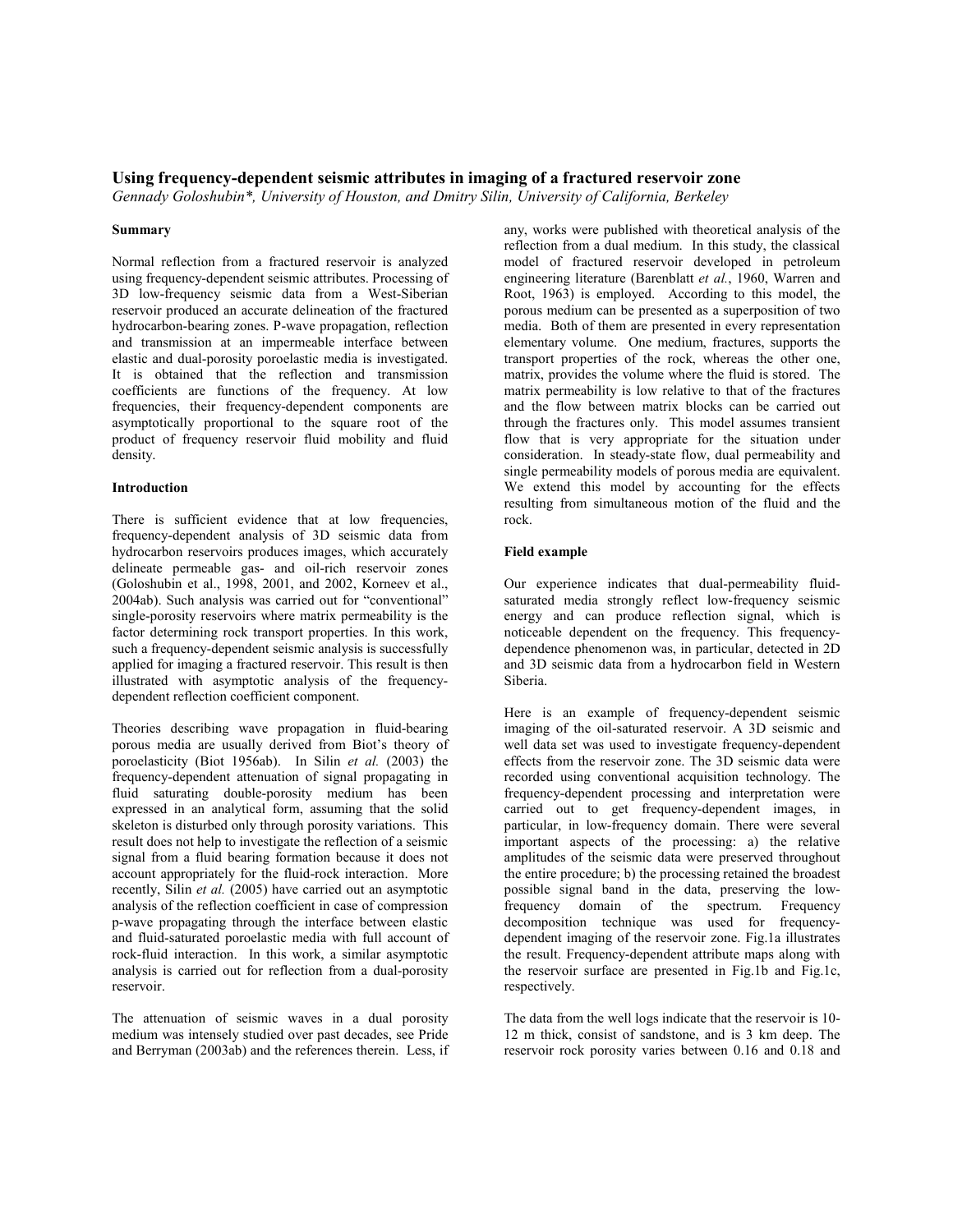## Imaging of a fractured reservoir

the permeability does not exceed 100 milli-Darcy. The produced fluid composition and production rates vary from well to well. Core analysis shows that the clay content within the pore space increases with depth. Clay content has a strong impact on the reservoir transport and mechanical properties. High-porosity and highmechanical properties. High-porosity and highpermeability material is distributed close to crest of the structure.

Analysis of seismic data suggests that the wells with the highest oil production rate are located close to the fault zones. This observation implies that fractures resulting from faulting may contribute significantly to the permeability of the reservoir. The first map resulting from seismic imaging (Fig.1b) shows variation of the amplitude of the target reflected wave at high frequency (50 Hz). There is a link between the amplitude anomalies and clay content, since the presence of clay modifies the impedance contrast. The wells with the highest oil production rate (red circles) are located near the zones of the high deviation of the map of the first derivative with respect to the frequency obtained at low frequency (10 Hz). It is clear that frequency decomposition and frequency-dependent analysis at low frequency domain enhances detection of the hydrocarbons and provides information about reservoir properties.



Figure 1. 3D seismic data (a) are used for reservoir imaging. The map (b) presents the result of the high frequency (50 Hz) amplitude image. The map (c) shows the image of the first derivative over frequency at low frequency (10 Hz). Both (b) and (c) images are done along reservoir surface. Red lines indicate faults and red circles show the positions of the wells with relatively high oil production rate. Amplitude anomalies at high frequency are connected with clay content within reservoir pore space. Anomalies of low-frequency image indicate oil-saturated reservoir zone with high permeability.



Reflection coefficient asymptotic investigation

Here, we only briefly overview the obtained asymptotic expression which provide a tool for frequency-dependent seismic analysis. A more detailed report will be published elsewhere.

Consider a seismic p-wave of frequency ω arriving at an impermeable interface between fractured reservoir and the overlying formation at a normal direction. We assume that both media are homogeneous. Let the displacement associated with the incident wave be defined by  $u_1 = U_1 e^{i(\omega t - kx)}$ , where x is the coordinate in the direction of wave propagation. Inside the reservoir, the signal is transmitted as the sum of two waves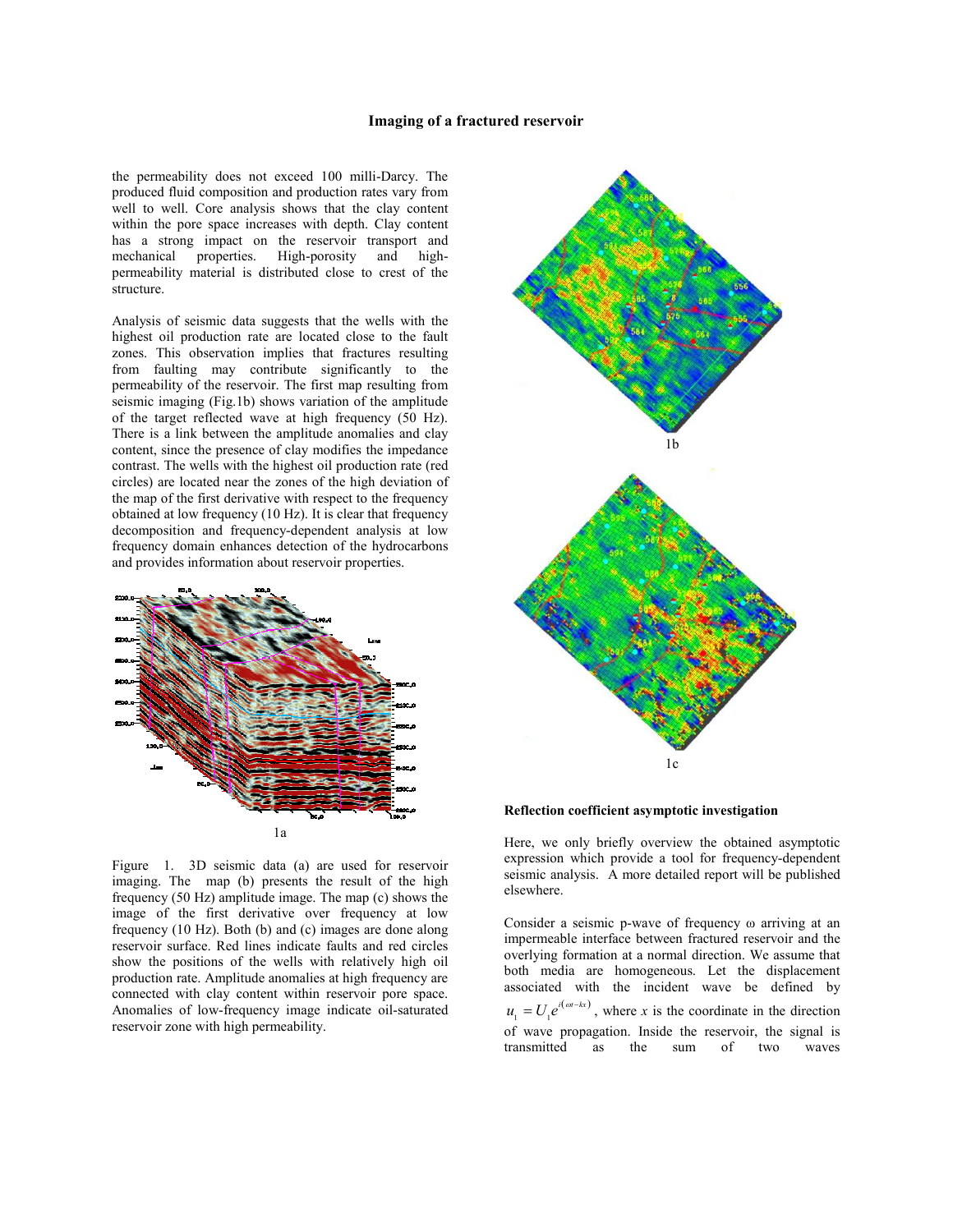$(\omega t - k_s x)$   $\mathbf{I} \mathbf{I}$   $\mathbf{I}$   $\mathbf{I}$   $\mathbf{I}$   $\mathbf{I}$   $\mathbf{I}$   $\mathbf{I}$   $\mathbf{I}$   $\mathbf{I}$   $\mathbf{I}$   $\mathbf{I}$   $\mathbf{I}$   $\mathbf{I}$   $\mathbf{I}$   $\mathbf{I}$   $\mathbf{I}$   $\mathbf{I}$   $\mathbf{I}$   $\mathbf{I}$   $\mathbf{I}$   $\mathbf{I}$   $\mathbf{I}$   $\mathbf{I$  $u_2 = U_2^s e^{i(\omega t - k_s x)} + U_2^f e^{i(\omega t - k_f x)}$ , the slow and the fast one. The superscripts  $s$  and  $f$  stand, respectively, for the slow and fast waves. In the liquid, a pressure wave also propagates in the form of the sum of two waves  $(\omega t - k_s x)$   $\int_{-t}^{t} i(\omega t - k_f x)$  $p = p_2^s e^{i(\omega - k_s x)} + p_2^f e^{i(\omega - k_f x)}$ , so does the Darcy velocity wave  $W = W_2^s e^{i(\omega t - k_s x)} + W_2^f e^{i(\omega t - k_f x)}$  $W = W_2^s e^{i(\omega t - k_s x)} + W_2^f e^{i(\omega t - k_f x)}$ . In fact, two slow and two fast pressure waves propagate in the fluid: one in the system of fractures, and the other one in the matrix blocks. The difference between matrix and fractures pressures determines the rate of fluid exchange between the media. At the interface, no-flux condition is imposed. Mass and momentum conservation laws result in three equations

$$
u_1\Big|_{x=0} = u_2\Big|_{x=0}
$$
  

$$
-\frac{1}{\beta_1} \frac{\partial u_1}{\partial x}\Big|_{x=0} = -\frac{1}{\beta_2} \frac{\partial u_2}{\partial x}\Big|_{x=0} + \phi_m p_m\Big|_{x=0}
$$
  

$$
W\Big|_{x=0} = 0
$$

0

Here,  $x=0$  is the coordinate of the interface,  $\phi_m$  is matrix porosity,  $p_m$  is the matrix fluid pressure, and coefficients  $\beta_1$ and  $\beta_2$  characterize the compressibility of the rock without fluid pressure influence. The relationship of these coefficients to the Biot-Willis moduli is discussed in Silin et al. (2005).

In the above formulae, both,  $k_s$  and  $k_f$ , are complex wave numbers whose imaginary parts define the respective attenuation coefficients. Complex velocities  $v_s = \omega/k_s$  and  $v_f = \omega/k_f$  are related, although not immediately, to the actual phase velocities. It turns out that the complex velocity of the slow wave is asymptotically proportional to the square root of  $\omega$ , whereas  $v_f$  has a finite limit at  $\omega \rightarrow 0$ . More specifically,

$$
v_{\text{slow}} = v_{\text{i}}^{\text{slow}} \sqrt{\varepsilon} + O(\varepsilon)
$$

Where

$$
\varepsilon = i \frac{\rho_f \kappa \omega}{\eta}
$$

is a dimensionless parameter,  $\kappa$  is the permeability of the system of fractures,  $\rho_f$  is the density of the fluid, and  $\eta$  is fluid viscosity. It has been demonstrated in Silin et al. (2005) that  $\varepsilon$  is a small number if the permeability is of the order of 1 Darcy and the frequency does not exceed 1 kHz. A similar asymptotic scaling holds for the real slow-wave

phase velocity as well. Consequently, the slow-wave wave length is scaled at low frequencies as  $1/\sqrt{\omega}$ .

The coefficient  $v_1^{\dagger}$  $v_i^{slow}$  is a real parameter depending on the mechanical properties of the medium

$$
v_{\rm i}^{\rm slow} = \sqrt{\frac{1}{\beta \rho_{\rm j}} \cdot \frac{1}{1 + \phi_{\rm m} \rho_{\rm j} / \rho_{\rm b}}}
$$

where  $\rho_b$  is the bulk density of the fluid-saturated medium.

The obtained asymptotic solution leads to an asymptotic formula for the reflection coefficient

$$
R=R_{_0}+R_{_1}\sqrt{\varepsilon}+O(\varepsilon)
$$

Here  $R_0$  and  $R_1$  are parameters independent of the frequency of the signal and fluid mobility. The last equation has a form similar to the one obtained in Silin et al. (2005) for reflection from a conventional porous medium. It is interesting to note that in Silin *et al.* (2005), the asymptotic coefficients implicitly involve the permeability coefficient because porosity and permeability are usually related (Nelson, 1994). In the dual rock model, the porosity of the system of fractures is negligibly small and only the matrix porosity is involved in the formulae. Therefore, the rock permeability is entirely decoupled from the mechanical parameters. Also, in conventional media, it is naturally to define the small parameter ε through the bulk density of fluid-saturated medium, whereas in the fractured medium bulk porosity is replaced with the density of the fluid.

Note that the independent of the frequency component of reflection,  $R_0$ , is independent of the fluid viscosity and reservoir permeability, but still involves fluid density and compressibility. Since two waves are generated in the reservoir, there are two transmission coefficients. It is interesting to note that the first-order asymptotic approximations of the fast-wave transmission coefficient and reflection coefficient are equal. The asymptotic formula for the slow-wave transmission coefficient starts with terms linear in ε. The asymptotic coefficients are real number, whereas ε is a complex number. Therefore, both transmission and reflection generate a phase shift relative to the incident signal.

#### Conclusions

Frequency-dependent seismic data processing has been successfully applied for 3D imaging of a fractured reservoir zone. Anomalies of low-frequency (of the order of 10 Hz) image indicate oil-saturated reservoir zones with high